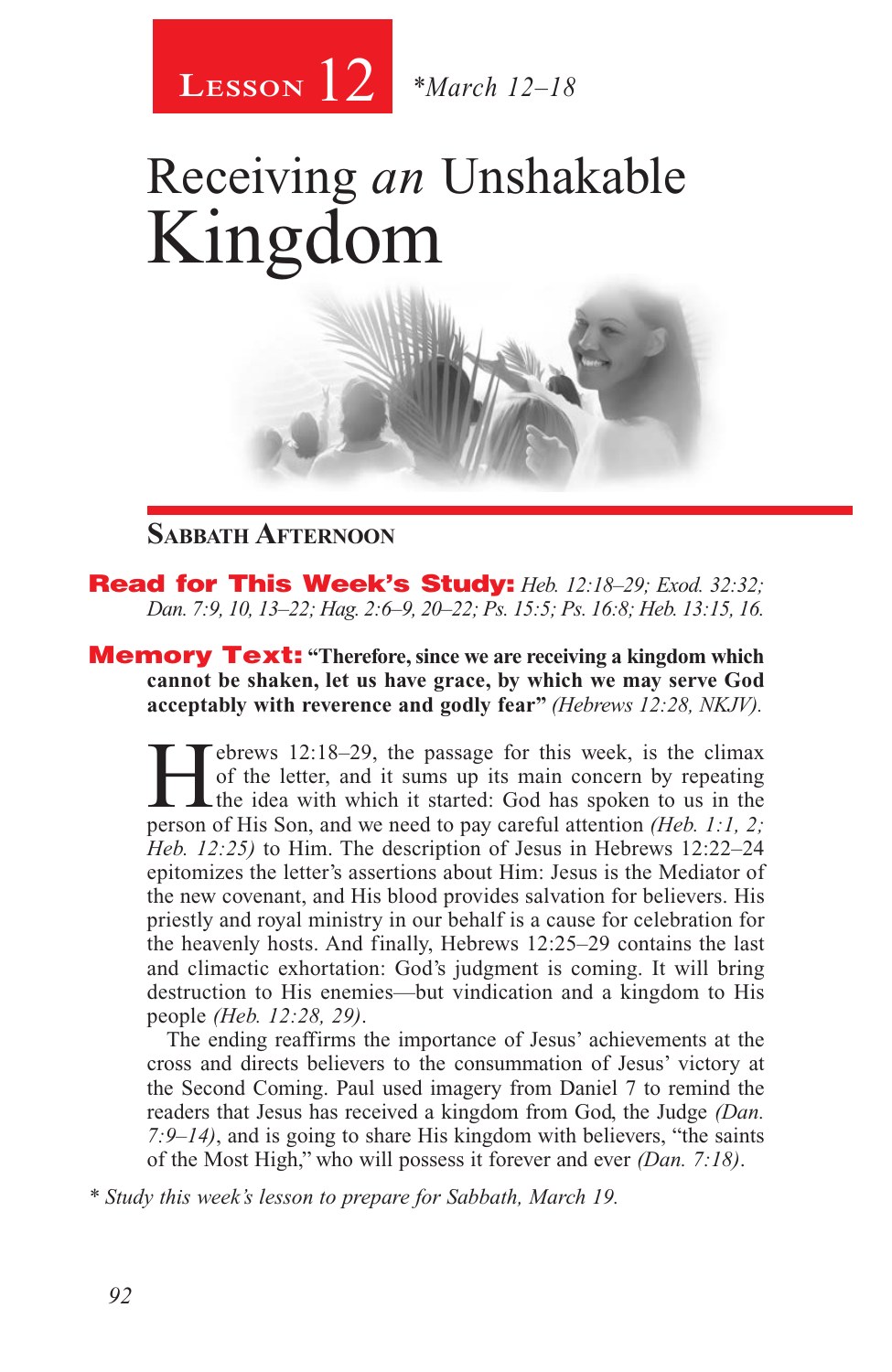#### **"You Have Come to Mount Zion"**

Read **Hebrews 12:22–24. What does Paul describe here?**

Hebrews affirms that we have come to Mount Zion and participate in a great celebration. "But you have come to Mount Zion and to the city of the living God, the heavenly Jerusalem, and to innumerable angels in festal gathering" *(Heb 12:22, ESV)*. We have come through faith in the person of our Representative, Jesus. In this celebration we find an innumerable host of angels, God Himself, and Jesus, who is the center of the celebration. We come as part of the "assembly of the firstborn who are enrolled in heaven" *(Heb. 12:23, ESV)*. Our names are enrolled in the books of heaven, where God's professed people are listed *(Exod. 32:32, Ps. 56:8, Dan. 12:1, Mal. 3:16, Luke 10:20, Rev. 13:8, Rev. 17:8).*

\_\_\_\_\_\_\_\_\_\_\_\_\_\_\_\_\_\_\_\_\_\_\_\_\_\_\_\_\_\_\_\_\_\_\_\_\_\_\_\_\_\_\_\_\_\_\_\_\_\_\_\_\_\_\_\_

\_\_\_\_\_\_\_\_\_\_\_\_\_\_\_\_\_\_\_\_\_\_\_\_\_\_\_\_\_\_\_\_\_\_\_\_\_\_\_\_\_\_\_\_\_\_\_\_\_\_\_\_\_\_\_\_

We are the "firstborn" because we share the inheritance of the Firstborn par excellence, Jesus *(Heb. 1:6).* Thus, we have come not as guests but as citizens *(compare with Phil. 3:20)*. We also are described as "the spirits of the righteous made perfect" *(Heb. 12:23, ESV).* This expression is a figure of speech in which a dimension of our human nature stands for the whole. It is analogous to the expression "the Father of spirits" in Hebrews 12:9, which refers to God as the Father of us all, human beings who are spiritual in nature.

The festal gathering celebrates the inauguration of Jesus' kingly rule, priestly ministry, and the inauguration of the new covenant. In Hebrews, Mount Zion is the place where all these events take place. Three of the psalms in Hebrews 1:5–14 describe the enthronement of the Son and have Mount Zion as the place where it occurred *(Ps. 2:6, 7; Ps. 110:1, 2; Ps. 102:21–27).*

Mount Zion also is the place where the Son was appointed "priest forever" *(Heb. 5:6)*, a quotation of Psalm 110:4. According to Psalm 110, the appointment of the Son as High Priest occurs at Mount Zion, as well *(Ps. 110:2).* Finally, Hebrews argues that the inauguration of Jesus' priesthood also marks the inauguration of the new covenant *(Heb. 7:11–22)*. Thus, Mount Zion also is the place where the new covenant was ratified. Hebrews 12:22–24 describes, then, the festal gathering that occurred in heaven when Jesus ascended.

**In what practical ways can we celebrate the reality of Jesus, His priestly ministry, and the new covenant in our lives and in our worship? Why is rejoicing in this great truth faith-affirming?**

\_\_\_\_\_\_\_\_\_\_\_\_\_\_\_\_\_\_\_\_\_\_\_\_\_\_\_\_\_\_\_\_\_\_\_\_\_\_\_\_\_\_\_\_\_\_\_\_\_\_\_\_\_\_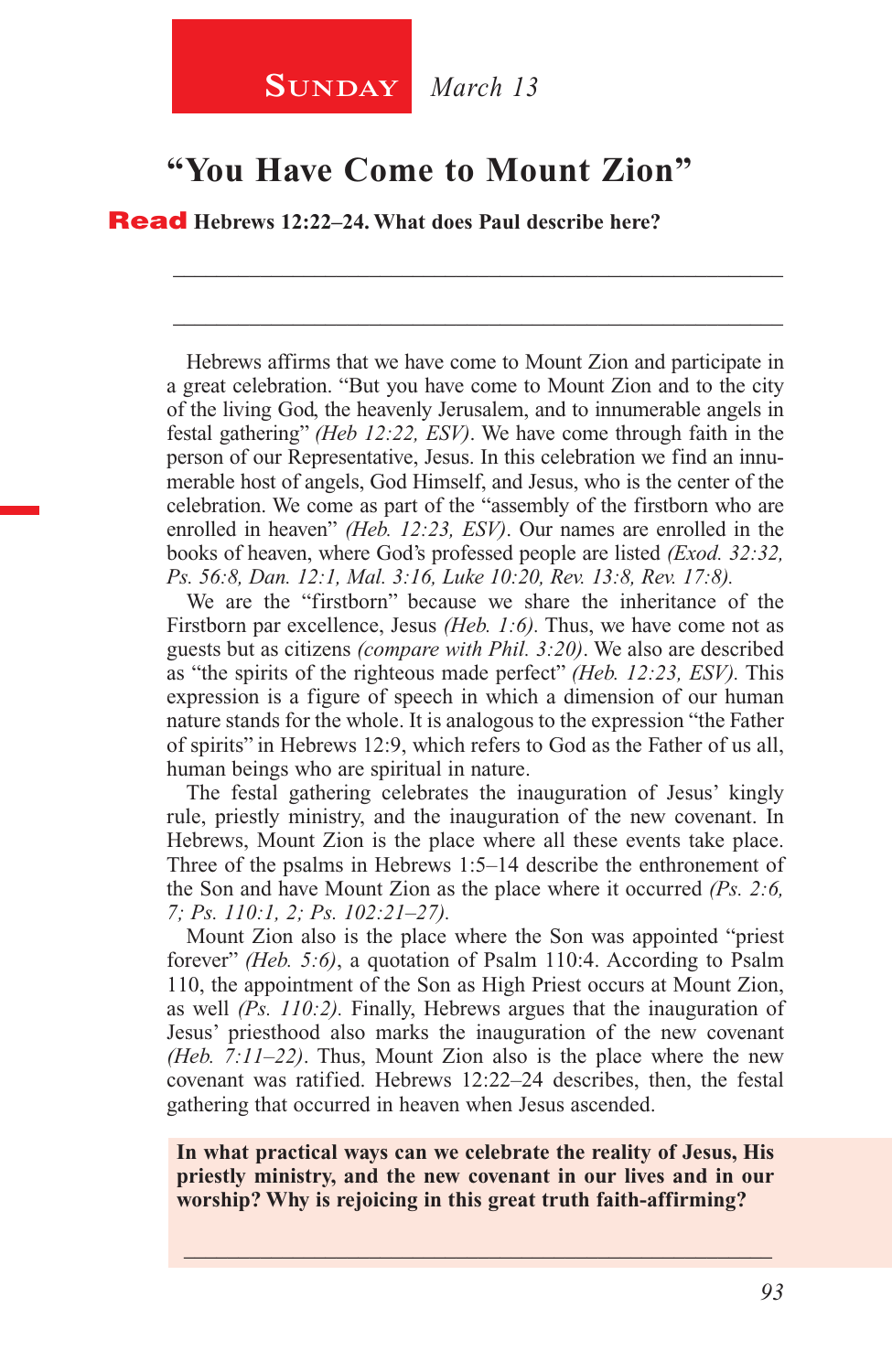## **MONDAY** *March 14*

### **You Have Come to God, the Judge of All**

**Read** Hebrews 12:23. If this is a celebration, why is God described as **a judge? How can a judge be part of or a reason for a celebration? Read also Daniel 7:9, 10, 13–22.**

The celebration described in Hebrews 12:22–24 alludes to a future judgment. God, the Judge, presides, and books are used, and the result of this future judgment from the books is that God's people receive the kingdom *(Heb. 12:28)*.

\_\_\_\_\_\_\_\_\_\_\_\_\_\_\_\_\_\_\_\_\_\_\_\_\_\_\_\_\_\_\_\_\_\_\_\_\_\_\_\_\_\_\_\_\_\_\_\_\_\_\_\_\_\_\_\_

\_\_\_\_\_\_\_\_\_\_\_\_\_\_\_\_\_\_\_\_\_\_\_\_\_\_\_\_\_\_\_\_\_\_\_\_\_\_\_\_\_\_\_\_\_\_\_\_\_\_\_\_\_\_\_\_

This scene evokes the great pre-Advent judgment described in Daniel 7, which portrays a judgment scene in which God, the "Ancient of Days" *(Dan. 7:9)*, sits on a throne made of fire and is surrounded with "ten thousand times ten thousand" *(Dan. 7:10)* angels. Books are opened *(Dan. 7:10)*, and the judgment is decided in favor of "the saints of the most High," who then "possessed the kingdom" *(Dan. 7:22)*.

Similarly, Hebrews 12:22–29 describes a judgment scene at Mount Zion, the heavenly Jerusalem, where God, "the Judge of all," is surrounded with "thousands upon thousands" of angels *(NIV)*. The scene also is a fiery one *(Heb. 12:29)*. It includes books because the saints are "enrolled" in them *(Heb. 12:23, ESV)*, which implies a favorable judgment for the saints.

Jesus is at the center of the scene *(Heb. 12:24)*. He was described as the Son of man in Hebrews 2, who was "crowned with glory and honor" after having tasted "death" in our behalf *(Heb. 2:9, ESV)*. According to Hebrews 2:10, the "son of man" *(see Heb. 2:6, ESV)* suffered in order that He could bring "many sons to glory" *(ESV)*; that is, in order that believers would be able to be "crowned with glory and honor," as well. The "Son" has now brought believers into Zion, the heavenly Jerusalem, through the benefits of the new covenant *(Heb. 12:22–24)*, where they are promised to receive a kingdom *(Heb. 12:28)*.

This judgment is, then, really good news for believers because it is a judgment that rules in their favor. It vindicates them. It is a judgment that defeats their adversary, the dragon, who is behind the terrible beasts that have persecuted believers in the past *(Daniel 7)* and will do so in the future *(Revelation 13)*.

**How does what we studied today help us understand that God's judgment in the three angels' messages is "good news" for this time** *(Rev. 14:6, 7; compare with Deut. 32:36; 1 Chron. 16:33–35)***?**

\_\_\_\_\_\_\_\_\_\_\_\_\_\_\_\_\_\_\_\_\_\_\_\_\_\_\_\_\_\_\_\_\_\_\_\_\_\_\_\_\_\_\_\_\_\_\_\_\_\_\_\_\_\_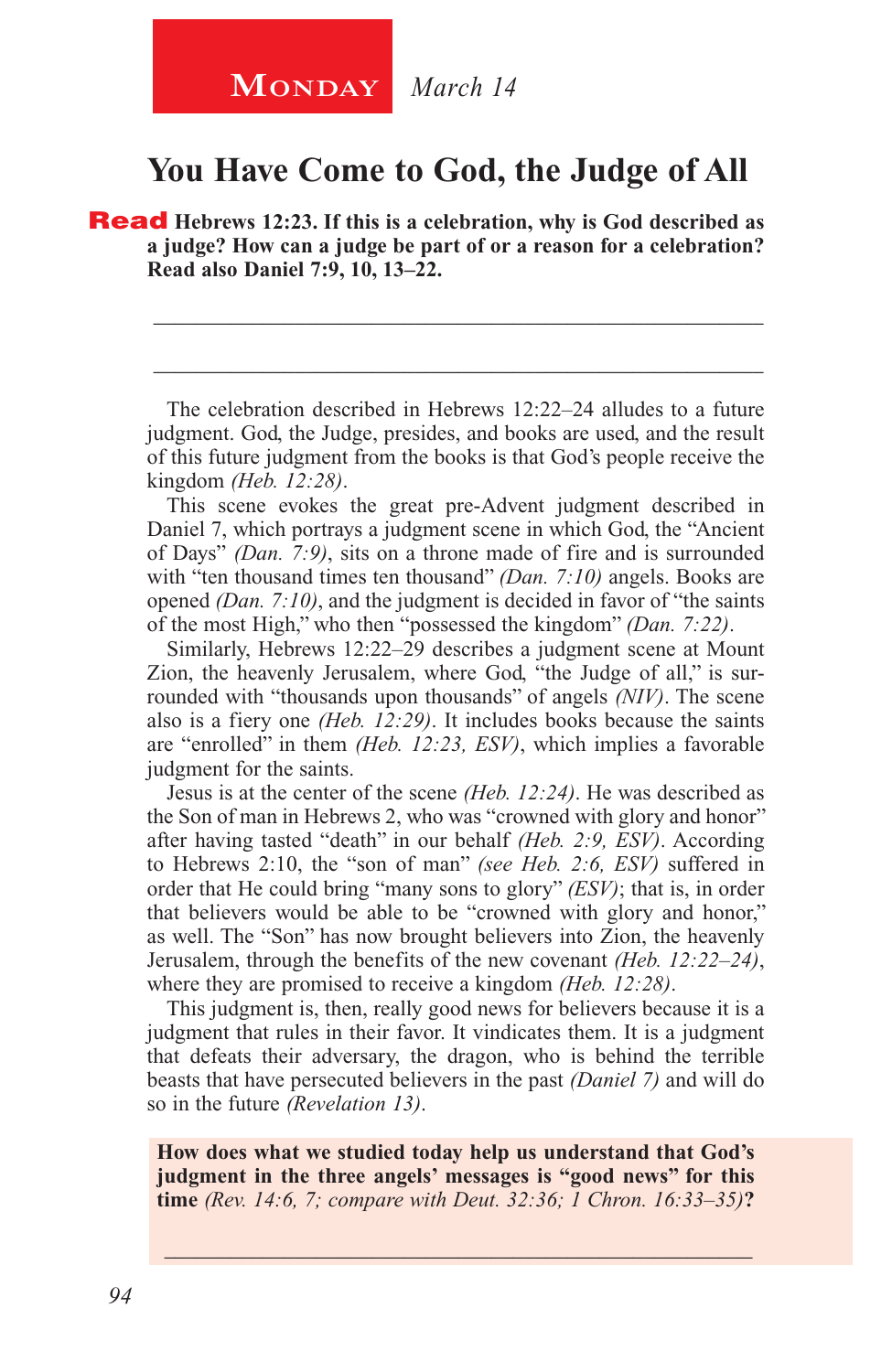#### **Shake the Heavens and the Earth**

After describing the festal gathering occurring in heaven, Paul warns the readers that they need to pay attention to God's voice because God will shake " 'yet once more . . . not only the earth but also the heavens' " *(Heb. 12:26, ESV)*. Paul is saying that although Jesus has been enthroned in heaven, our salvation has not been consummated. We need to pay attention because an important event is still to happen.

\_\_\_\_\_\_\_\_\_\_\_\_\_\_\_\_\_\_\_\_\_\_\_\_\_\_\_\_\_\_\_\_\_\_\_\_\_\_\_\_\_\_\_\_\_\_\_\_\_\_\_\_\_\_\_\_

\_\_\_\_\_\_\_\_\_\_\_\_\_\_\_\_\_\_\_\_\_\_\_\_\_\_\_\_\_\_\_\_\_\_\_\_\_\_\_\_\_\_\_\_\_\_\_\_\_\_\_\_\_\_\_\_

#### Compare **Haggai 2:6–9, 20–22; Psalm 96:9, 10; Psalm 99:1; and Hebrews 12:26, 27. What is the purpose of God's shaking the heavens and the earth? What does this mean?**

In the Old Testament, the shaking of the earth was a common figure for the presence of God, who shows up to deliver His people. When Deborah and Barak fought against Sisera, God fought from heaven on their behalf *(Judg. 5:20)*. This is described as a powerful earthquake, a shaking of the earth and mountains because of the presence of God *(Judg. 5:4, 5)*. We find this same image appearing throughout the Old Testament when God arises to deliver the oppressed *(Ps. 68:7, 8; Ps. 60:2; Ps. 77:17, 18)*. Thus, a shaking signaled God's judgment as He asserts His authority over the peoples of the earth. The prophets predicted this would happen in the day of the Lord *(Isa. 13:13, Isa. 24:18–23).*

For Hebrews, the "shaking" of heaven and earth refers to the destruction of the enemies of God. This is what God promised at the enthronement of Jesus. God said to Him: " 'Sit at my right hand until I make your enemies a footstool for your feet' " *(Heb. 1:13, ESV)*. Thus, Jesus has defeated the enemy *(Heb. 2:14–16)* and been enthroned *(Heb. 1:5–14)*, but the enemies have not yet been destroyed *(Heb. 10:11–14, 1 Cor. 15:23–25).*

But God will destroy these enemies in the future, when He will shake the heavens and the earth. The shaking of the heavens and the earth means, then, the destruction of the earthly powers that persecute God's people and, more important, the destruction of the evil powers (Satan and his angels) who stand behind the earthly powers and control them.

**Why is the promise that one day justice will be done, and the evil that has been so prevalent in our world will one day be destroyed, such a hopeful promise for us all, especially those who have suffered directly at the hands of evil?**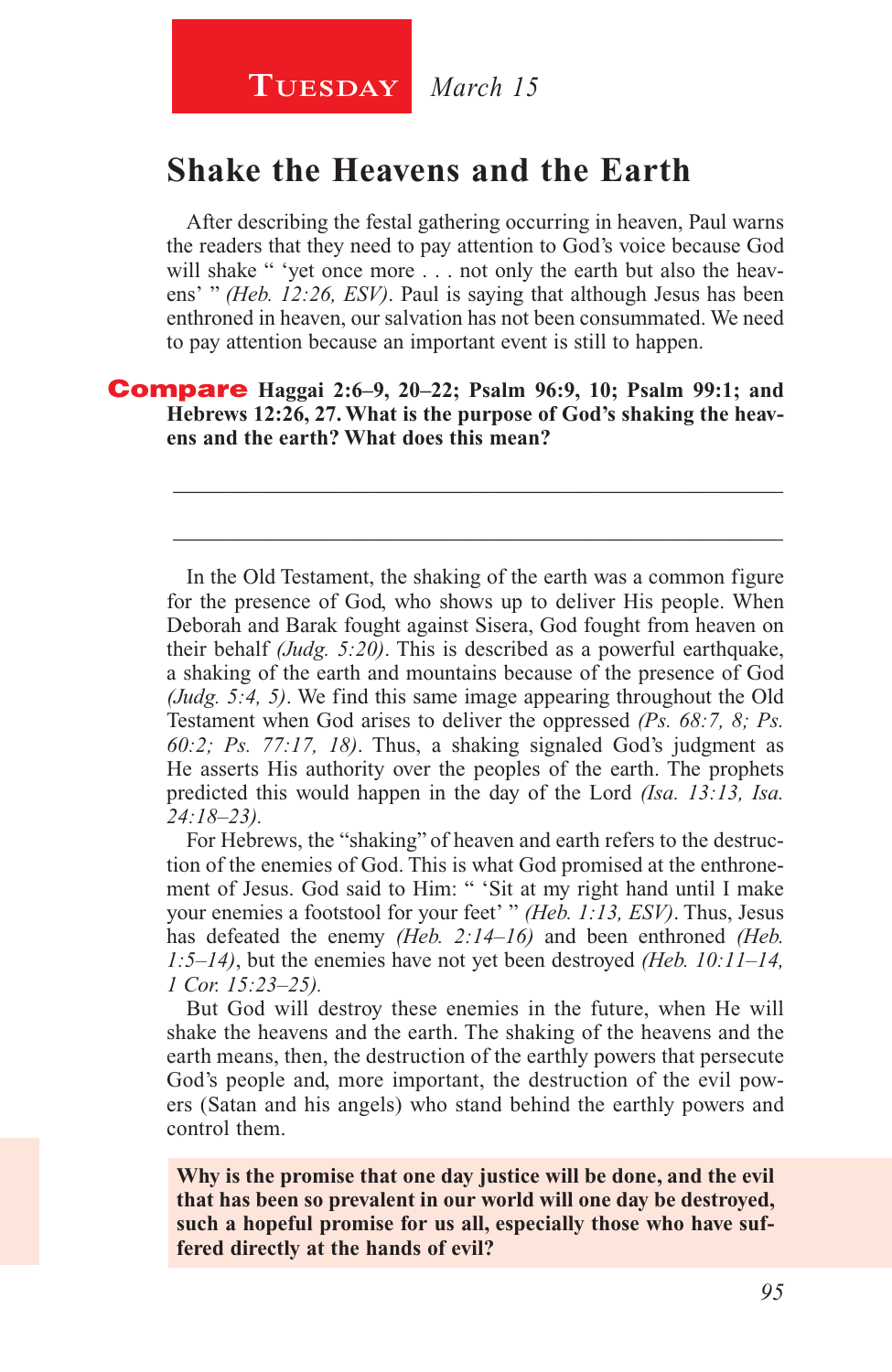#### **An Unshakable Kingdom**

God has announced that He will "shake" the heavens and the earth, which means that He will destroy enemy nations. There are some things, however, that will not be shaken, that will not be destroyed.

#### Compare **Psalm 15:5, Psalm 16:8, Psalm 21:7, Psalm 62:2, Psalm 112:6, and Hebrews 12:27. What are the things that will not be shaken?**

Many modern translations of Hebrews 12:27 suggest that the shaking of the heavens and the earth means that they will be removed and forever gone.

\_\_\_\_\_\_\_\_\_\_\_\_\_\_\_\_\_\_\_\_\_\_\_\_\_\_\_\_\_\_\_\_\_\_\_\_\_\_\_\_\_\_\_\_\_\_\_\_\_\_\_\_\_\_\_\_

\_\_\_\_\_\_\_\_\_\_\_\_\_\_\_\_\_\_\_\_\_\_\_\_\_\_\_\_\_\_\_\_\_\_\_\_\_\_\_\_\_\_\_\_\_\_\_\_\_\_\_\_\_\_\_\_

The Bible is clear, however, that God will create new heavens and a new earth *(Isa. 65:17, Rev. 21:1–4)*, and we will be resurrected and have new bodies *(1 Thess. 4:13–17, Phil. 3:20)* on this earth. Thus, the "shaking" implies the cleansing and renovation of creation, not its complete removal. What is here will be re-created, and it will be where the redeemed live.

There are some things, however, that will not and cannot be shaken. They include the righteous. They will not be shaken because they trust in God. The Creator sustains them and guarantees their survival.

Note that in Hebrews permanence and stability are associated with Jesus. Hebrews 1:10–12 says about Jesus:

" 'You, Lord, laid the foundation of the earth in the beginning, and the heavens are the work of your hands; they will perish, but you remain; they will all wear out like a garment, like a robe you will roll them up, like a garment they will be changed. But you are the same, and your years will have no end' " *(ESV)*. Hebrews also says that Jesus' priesthood remains forever *(Heb. 7:3, 24)*, as does the inheritance of the redeemed *(Heb. 10:34)*. In the final judgment, those who hold fast "in Jesus" will not be shaken *(Ps. 46:5).*

Hebrews 12:28 also says that we will receive "a kingdom that cannot be shaken" *(ESV).* This is a reference to Daniel 7:18, which says that the saints will "possess the kingdom forever." This is the kingdom that "shall never be destroyed" mentioned in Daniel 2:44. This kingdom belongs to the Son, but He will share it with us. Revelation 20:4 says that we will judge with Him the evil powers that persecuted us *(see also 1 Cor. 6:3).*

**How well do you do now, in terms of being shaken? If not so well, what choices can you make in order to get help in this important area?** *(See Eph. 4:14.)*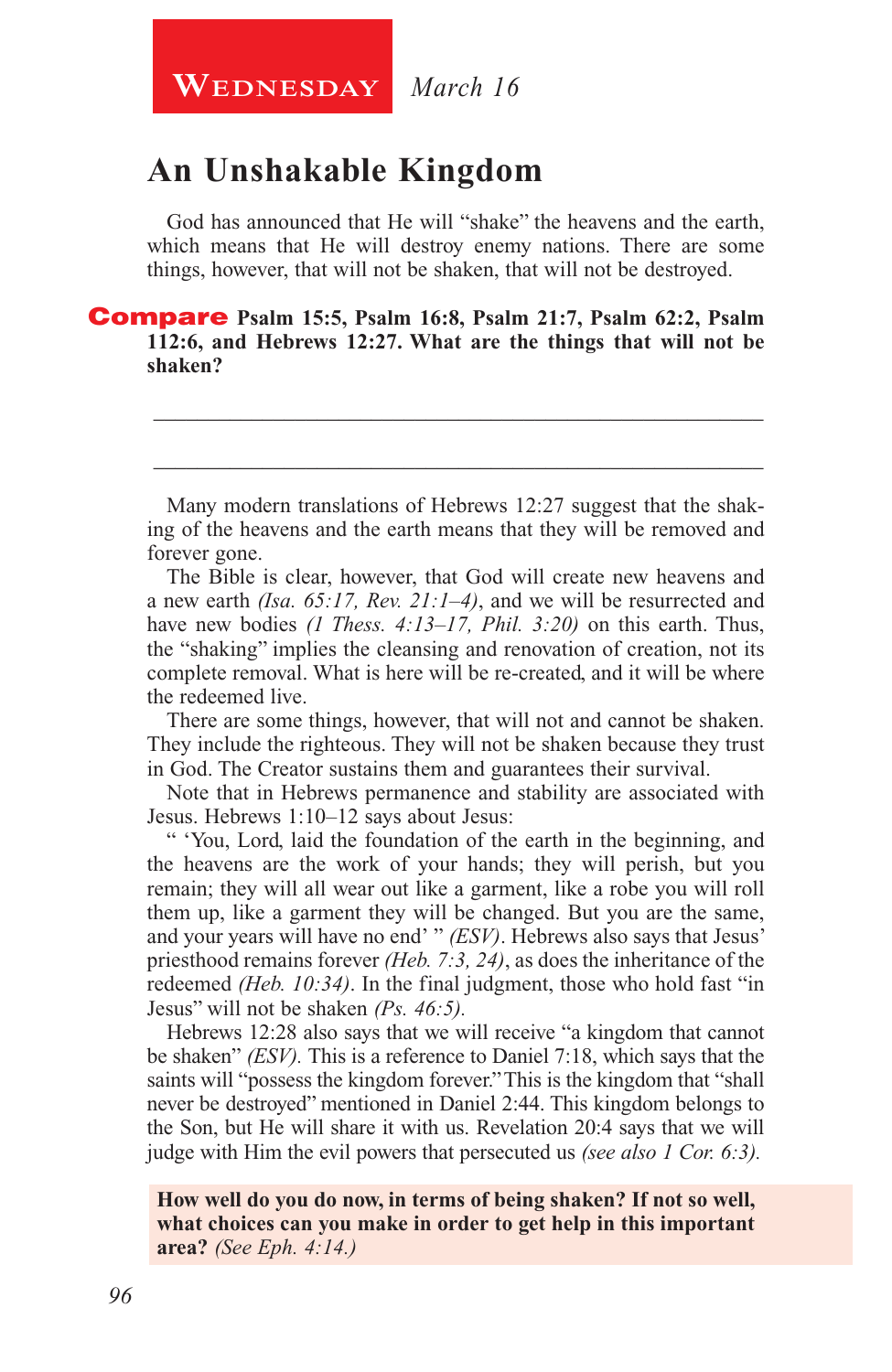**Thursday** *March 17*

### **Let Us Be Grateful**

Hebrews concludes this section by pointing out that the appropriate response to God for all the wonderful things He has done for us is to show gratitude by offering Him an appropriate type of worship.

\_\_\_\_\_\_\_\_\_\_\_\_\_\_\_\_\_\_\_\_\_\_\_\_\_\_\_\_\_\_\_\_\_\_\_\_\_\_\_\_\_\_\_\_\_\_\_\_\_\_\_\_\_\_\_\_

\_\_\_\_\_\_\_\_\_\_\_\_\_\_\_\_\_\_\_\_\_\_\_\_\_\_\_\_\_\_\_\_\_\_\_\_\_\_\_\_\_\_\_\_\_\_\_\_\_\_\_\_\_\_\_\_

Compare **Hebrews 12:28 and Hebrews 13:15, 16. How do we offer God acceptable worship?**

In the old covenant system, the sacrifice of animals was the way people showed repentance and gratitude, but these sacrifices were to be but a token of the gratitude and repentance in the heart of the worshiper. Thus, God made clear in Psalms and through the prophets that what really pleased Him was not the blood of animals but the gratitude, good deeds, and righteousness of the worshipers *(Ps. 50:7–23, Isa. 1:11–17)*.

Thus, Paul invites us to worship God in the heavenly sanctuary by offering sacrifices of praise, confession, thanksgiving, and good works, which is the true worship that delights Him. We offer these sacrifices on earth, but they are accepted as pleasing to God in heaven. This exhortation embraces all the calls that Paul has made throughout the letter for the confession of Jesus' name *(Heb. 3:1, Heb. 4:14, Heb. 10:23)* and his exhortations that we continue to do good works *(Heb. 6:10–12; Heb. 13:1, 2, 16).*

The invitation of Paul to the audience to "offer to God acceptable worship" *(Heb. 12:28, ESV)* implies that believers are truly now a priestly nation that has been perfected and sanctified through the sacrifice of Jesus *(Heb. 10:10–14, 19–23).* This fulfills God's original purpose for Israel, that it would be a priestly nation through which He would be able to announce the good news of salvation to the world *(Exod. 19:4–6; 1 Pet. 2:9, 10; Rev. 1:6; Rev. 5:10).*

Hebrews 13:1–6 describes in practical terms what it means to do good and share what we have. It means to show brotherly love, just as Jesus showed brotherly love to us *(Heb. 2:11, 12).* It means to be hospitable, to visit those who are in prison or have been mistreated *(Heb. 13:3)*, and to reject adultery and covetousness.

**Why is it important to consider good works and sharing what we have as part of our worship to God? At the same time, what are the very real ways that our spiritual sacrifices to God may be corrupted** *(Isa. 1:11–17)***?**

\_\_\_\_\_\_\_\_\_\_\_\_\_\_\_\_\_\_\_\_\_\_\_\_\_\_\_\_\_\_\_\_\_\_\_\_\_\_\_\_\_\_\_\_\_\_\_\_\_\_\_\_\_\_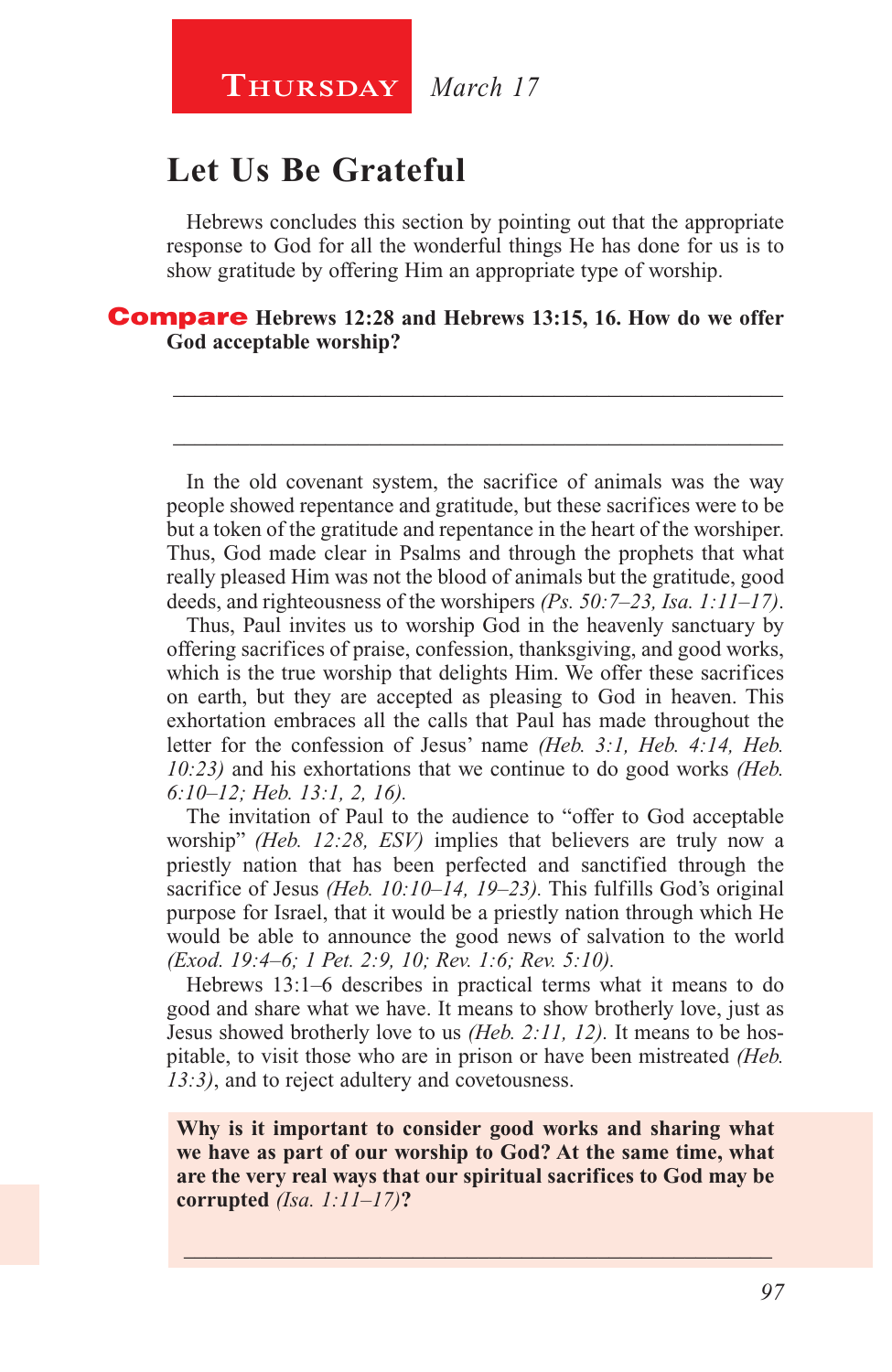## $\begin{array}{|c|c|c|}\n \hline\n \textbf{FRIDAY} & \textit{March 18}\n \end{array}$

**Further Thought:** "During the thousand years between the first and the second resurrection the judgment of the wicked takes place. The apostle Paul points to this judgment as an event that follows the second advent. 'Judge nothing before the time, until the Lord come, who both will bring to light the hidden things of darkness, and will make manifest the counsels of the hearts.' 1 Corinthians 4:5. Daniel declares that when the Ancient of Days came, 'judgment was given to the saints of the Most High.' Daniel 7:22. At this time the righteous reign as kings and priests unto God. John in the Revelation says: 'I saw thrones, and they sat upon them, and judgment was given unto them.' 'They shall be priests of God and of Christ, and shall reign with Him a thousand years.' Revelation 20:4, 6. It is at this time that, as foretold by Paul, 'the saints shall judge the world.' 1 Corinthians 6:2. In union with Christ they judge the wicked, comparing their acts with the statute book, the Bible, and deciding every case according to the deeds done in the body. Then the portion which the wicked must suffer is meted out, according to their works; and it is recorded against their names in the book of death.

"Satan also and evil angels are judged by Christ and His people. Says Paul: 'Know ye not that we shall judge angels?' Verse 3. And Jude declares that 'the angels which kept not their first estate, but left their own habitation, He hath reserved in everlasting chains under darkness unto the judgment of the great day.' Jude 6."—Ellen G. White, *The Great Controversy*, pp. 660, 661.

#### Discussion Questions:

 **What does the participation of the saints in the judgment of the wicked** *(1 Cor. 6:3, Jude 6)* **say about God and how transparent He will be with us in showing us His goodness and fairness in how He has dealt with sin and evil?**

 **Read Exodus 32:32, Psalm 56:8, Psalm 69:28, Psalm 139:16, Isaiah 4:3, Daniel 12:1, Malachi 3:16, Luke 10:20, Revelation 13:8, and Revelation 17:8. These are references to God's books in heaven. What kinds of things are registered in these books? Why is it important that God maintains a record of our tears** *(Ps. 56:8)***, for example? If God knows everything, what is the purpose of such books or records?**

 **Why do you think it is important that Hebrews ends the argument of the epistle with a link to the promises of Daniel 7? Why are these links important in the context of Jesus' ministry in heaven? What does Daniel 7 teach us about the end of all earthly and fallen things?**